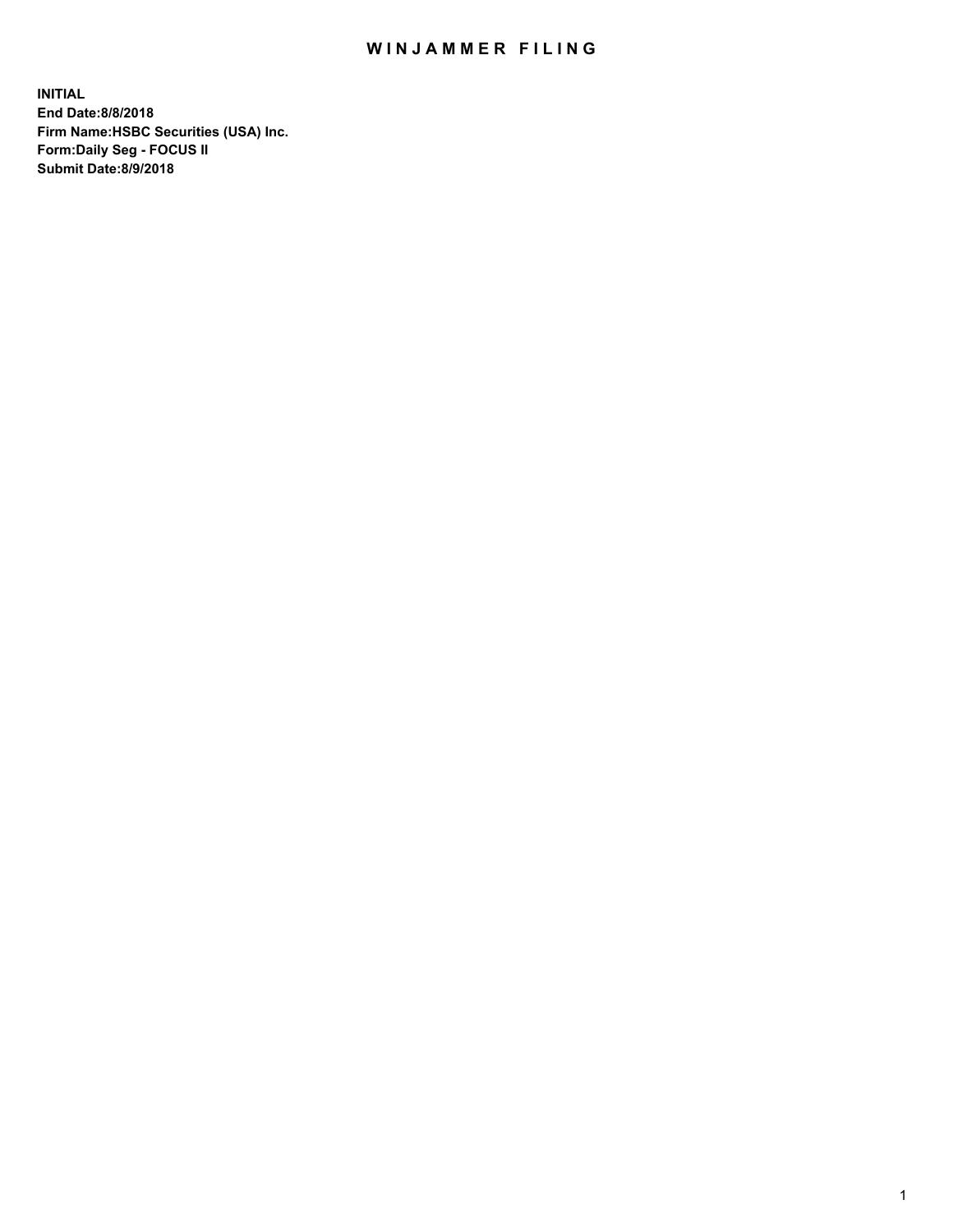**INITIAL End Date:8/8/2018 Firm Name:HSBC Securities (USA) Inc. Form:Daily Seg - FOCUS II Submit Date:8/9/2018 Daily Segregation - Cover Page**

| Name of Company                                                                                                                                                                                                                                                                                                                | <b>HSBC Securities (USA) Inc.</b>                                          |
|--------------------------------------------------------------------------------------------------------------------------------------------------------------------------------------------------------------------------------------------------------------------------------------------------------------------------------|----------------------------------------------------------------------------|
| <b>Contact Name</b>                                                                                                                                                                                                                                                                                                            | <b>Michael Vacca</b>                                                       |
| <b>Contact Phone Number</b>                                                                                                                                                                                                                                                                                                    | 212-525-7951                                                               |
| <b>Contact Email Address</b>                                                                                                                                                                                                                                                                                                   | michael.vacca@us.hsbc.com                                                  |
| FCM's Customer Segregated Funds Residual Interest Target (choose one):<br>a. Minimum dollar amount: ; or<br>b. Minimum percentage of customer segregated funds required:% ; or<br>c. Dollar amount range between: and; or<br>d. Percentage range of customer segregated funds required between:% and%.                         | 147,000,000<br>$\overline{\mathbf{0}}$<br>0 <sub>0</sub><br>0 <sub>0</sub> |
| FCM's Customer Secured Amount Funds Residual Interest Target (choose one):<br>a. Minimum dollar amount: ; or<br>b. Minimum percentage of customer secured funds required:%; or<br>c. Dollar amount range between: and; or<br>d. Percentage range of customer secured funds required between:% and%.                            | 25,000,000<br><u>0</u><br>0 <sub>0</sub><br>0 <sub>0</sub>                 |
| FCM's Cleared Swaps Customer Collateral Residual Interest Target (choose one):<br>a. Minimum dollar amount: ; or<br>b. Minimum percentage of cleared swaps customer collateral required:% ; or<br>c. Dollar amount range between: and; or<br>d. Percentage range of cleared swaps customer collateral required between:% and%. | 95,000,000<br><u>0</u><br><u>00</u><br>00                                  |

Attach supporting documents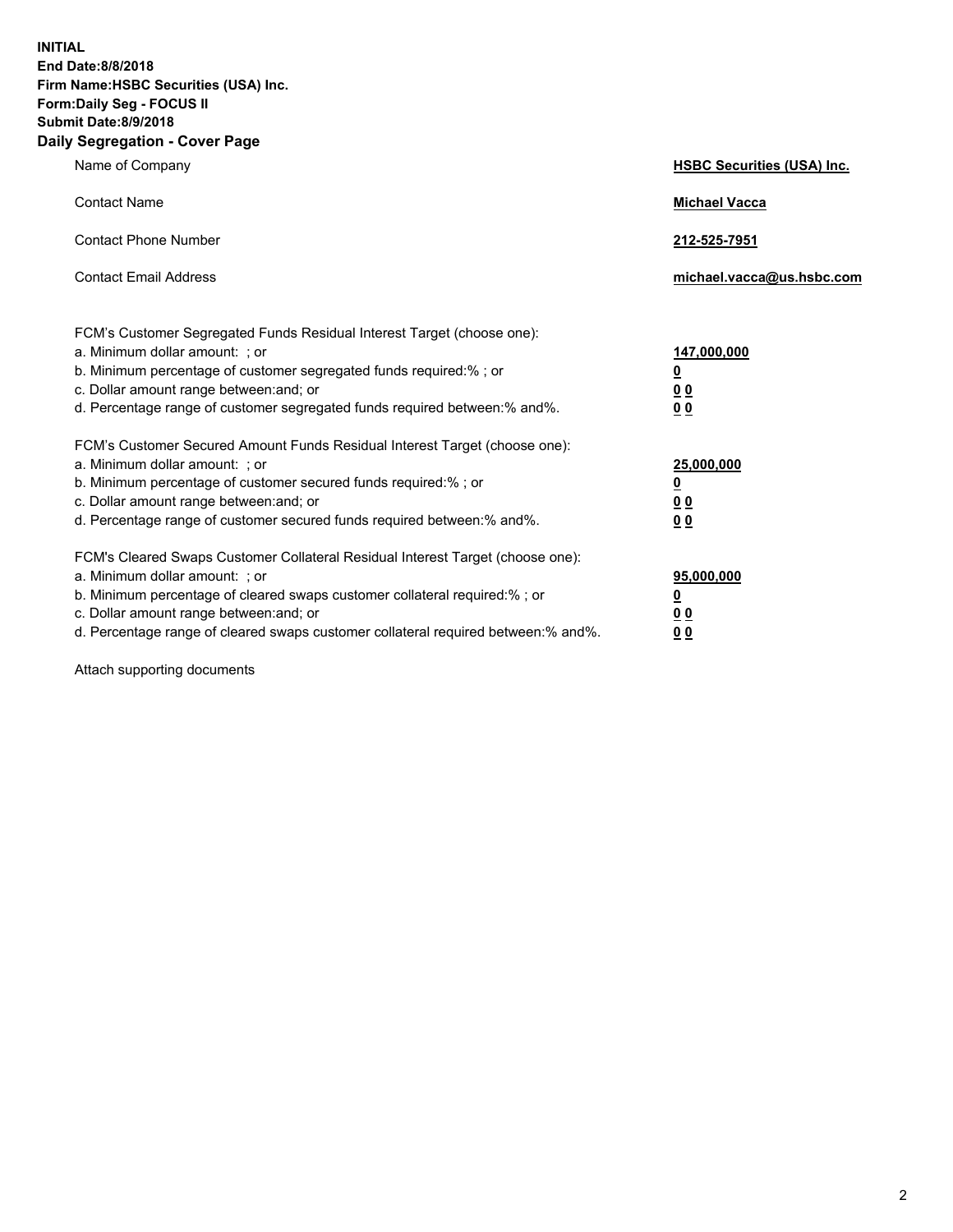**INITIAL End Date:8/8/2018 Firm Name:HSBC Securities (USA) Inc. Form:Daily Seg - FOCUS II Submit Date:8/9/2018 Daily Segregation - Secured Amounts** Foreign Futures and Foreign Options Secured Amounts Amount required to be set aside pursuant to law, rule or regulation of a foreign government or a rule of a self-regulatory organization authorized thereunder **0** [7305] 1. Net ledger balance - Foreign Futures and Foreign Option Trading - All Customers A. Cash **110,211,053** [7315] B. Securities (at market) **65,986,874** [7317] 2. Net unrealized profit (loss) in open futures contracts traded on a foreign board of trade **-4,996,597** [7325] 3. Exchange traded options a. Market value of open option contracts purchased on a foreign board of trade **0** [7335] b. Market value of open contracts granted (sold) on a foreign board of trade **0** [7337] 4. Net equity (deficit) (add lines 1. 2. and 3.) **171,201,330** [7345] 5. Account liquidating to a deficit and account with a debit balances - gross amount **1,988,073** [7351] Less: amount offset by customer owned securities **-1,987,066** [7352] **1,007** [7354] 6. Amount required to be set aside as the secured amount - Net Liquidating Equity Method (add lines 4 and 5) **171,202,337** [7355] 7. Greater of amount required to be set aside pursuant to foreign jurisdiction (above) or line 6. **171,202,337** [7360] FUNDS DEPOSITED IN SEPARATE REGULATION 30.7 ACCOUNTS 1. Cash in banks A. Banks located in the United States **88,231,058** [7500] B. Other banks qualified under Regulation 30.7 **0** [7520] **88,231,058** [7530] 2. Securities A. In safekeeping with banks located in the United States **34,382,516** [7540] B. In safekeeping with other banks qualified under Regulation 30.7 **0** [7560] **34,382,516** [7570] 3. Equities with registered futures commission merchants A. Cash **0** [7580] B. Securities **0** [7590] C. Unrealized gain (loss) on open futures contracts **0** [7600] D. Value of long option contracts **0** [7610] E. Value of short option contracts **0** [7615] **0** [7620] 4. Amounts held by clearing organizations of foreign boards of trade A. Cash **0** [7640] B. Securities **0** [7650] C. Amount due to (from) clearing organization - daily variation **0** [7660] D. Value of long option contracts **0** [7670] E. Value of short option contracts **0** [7675] **0** [7680] 5. Amounts held by members of foreign boards of trade A. Cash **57,477,970** [7700] B. Securities **31,604,358** [7710] C. Unrealized gain (loss) on open futures contracts **-4,996,597** [7720] D. Value of long option contracts **0** [7730] E. Value of short option contracts **0** [7735] **84,085,731** [7740] 6. Amounts with other depositories designated by a foreign board of trade **0** [7760] 7. Segregated funds on hand **0** [7765] 8. Total funds in separate section 30.7 accounts **206,699,305** [7770] 9. Excess (deficiency) Set Aside for Secured Amount (subtract line 7 Secured Statement Page 1 from Line 8) **35,496,968** [7380] 10. Management Target Amount for Excess funds in separate section 30.7 accounts **25,000,000** [7780] 11. Excess (deficiency) funds in separate 30.7 accounts over (under) Management Target **10,496,968** [7785]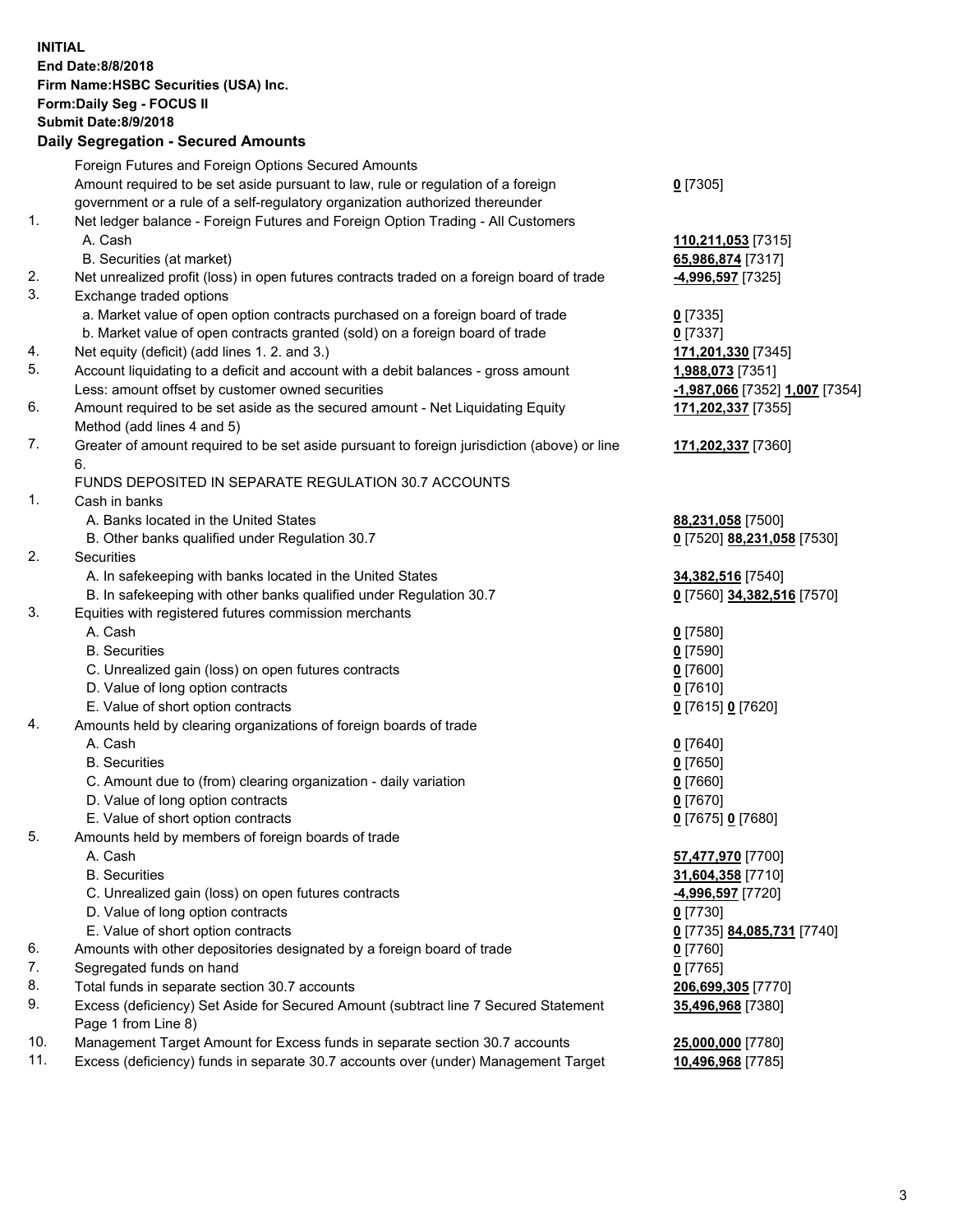|     | <b>INITIAL</b><br>End Date:8/8/2018                                                            |                             |
|-----|------------------------------------------------------------------------------------------------|-----------------------------|
|     | Firm Name: HSBC Securities (USA) Inc.                                                          |                             |
|     | Form: Daily Seg - FOCUS II                                                                     |                             |
|     | <b>Submit Date: 8/9/2018</b>                                                                   |                             |
|     | Daily Segregation - Segregation Statement                                                      |                             |
|     | SEGREGATION REQUIREMENTS(Section 4d(2) of the CEAct)                                           |                             |
| 1.  | Net ledger balance                                                                             |                             |
|     | A. Cash                                                                                        | 65,650,037 [7010]           |
|     | B. Securities (at market)                                                                      | 1,471,072,563 [7020]        |
| 2.  | Net unrealized profit (loss) in open futures contracts traded on a contract market             | 280, 287, 426 [7030]        |
| 3.  | Exchange traded options                                                                        |                             |
|     | A. Add market value of open option contracts purchased on a contract market                    | 305,154,600 [7032]          |
|     | B. Deduct market value of open option contracts granted (sold) on a contract market            | -129,197,147 [7033]         |
| 4.  | Net equity (deficit) (add lines 1, 2 and 3)                                                    | 1,992,967,479 [7040]        |
| 5.  | Accounts liquidating to a deficit and accounts with                                            |                             |
|     | debit balances - gross amount                                                                  | 8,544,439 [7045]            |
|     | Less: amount offset by customer securities                                                     | -8,544,409 [7047] 30 [7050] |
| 6.  | Amount required to be segregated (add lines 4 and 5)                                           | 1,992,967,509 [7060]        |
|     | FUNDS IN SEGREGATED ACCOUNTS                                                                   |                             |
| 7.  | Deposited in segregated funds bank accounts                                                    |                             |
|     | A. Cash                                                                                        | 26,508,670 [7070]           |
|     | B. Securities representing investments of customers' funds (at market)                         | $0$ [7080]                  |
|     | C. Securities held for particular customers or option customers in lieu of cash (at            | 215,731,159 [7090]          |
|     | market)                                                                                        |                             |
| 8.  | Margins on deposit with derivatives clearing organizations of contract markets                 |                             |
|     | A. Cash                                                                                        | 464,120,923 [7100]          |
|     | B. Securities representing investments of customers' funds (at market)                         | 22,544 [7110]               |
|     | C. Securities held for particular customers or option customers in lieu of cash (at<br>market) | 1,181,536,604 [7120]        |
| 9.  | Net settlement from (to) derivatives clearing organizations of contract markets                | 4,448,120 [7130]            |
| 10. | Exchange traded options                                                                        |                             |
|     | A. Value of open long option contracts                                                         | 305,154,600 [7132]          |
|     | B. Value of open short option contracts                                                        | -129,197,147 [7133]         |
| 11. | Net equities with other FCMs                                                                   |                             |
|     | A. Net liquidating equity                                                                      | 10,490,263 [7140]           |
|     | B. Securities representing investments of customers' funds (at market)                         | $0$ [7160]                  |
|     | C. Securities held for particular customers or option customers in lieu of cash (at            | $0$ [7170]                  |
|     | market)                                                                                        |                             |
| 12. | Segregated funds on hand                                                                       | 73,804,800 [7150]           |
| 13. | Total amount in segregation (add lines 7 through 12)                                           | 2,152,620,536 [7180]        |
| 14. | Excess (deficiency) funds in segregation (subtract line 6 from line 13)                        | 159,653,027 [7190]          |
| 15. | Management Target Amount for Excess funds in segregation                                       | 147,000,000 [7194]          |
| 16. | Excess (deficiency) funds in segregation over (under) Management Target Amount                 | 12,653,027 [7198]           |

Excess